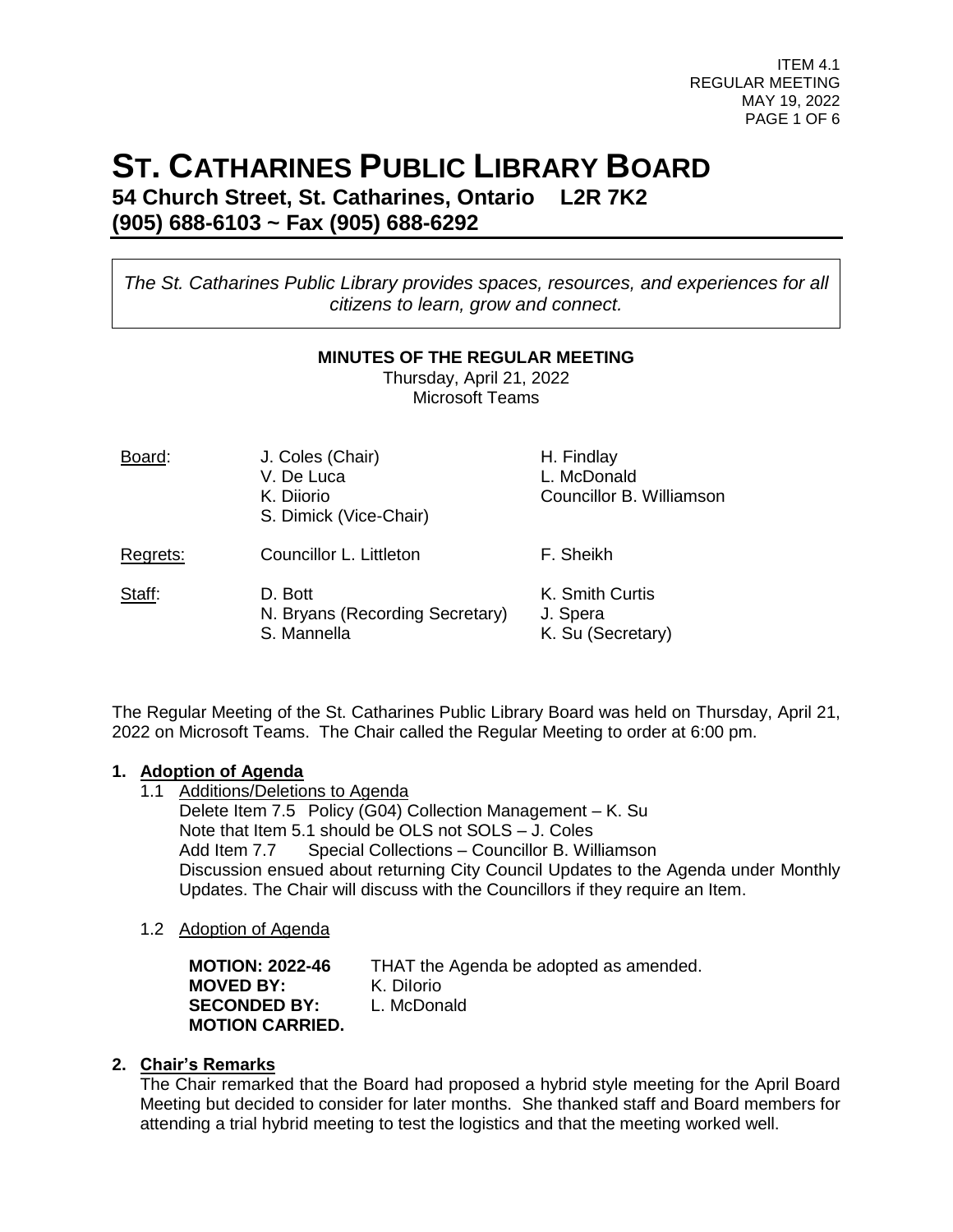## **3. Declarations of Interest**

There were no Declarations of Interest.

- **4. Adoption of Minutes**
	- 4.1 Regular Meeting March 17, 2022

**MOTION: 2022-47** THAT the Regular Minutes of March 17, 2022 be adopted. **MOVED BY:** V. DeLuca **SECONDED BY:** Councillor B. Williamson **MOTION CARRIED.**

## **5. Monthly Updates**

5.1 OLS Update – J. Coles

J. Coles reported that she attended the OLS Board Assembly meeting on April 7, 2022 and she reminded Board members of the Governance Hub and the Newsletter. She outlined that the group had a lengthy discussion about the requirement for a Disconnect from Work policy. As a result, she recommended that staff bring forward the Library's draft policy at this meeting to allow time for discussions and revisions if necessary.

5.2 CEO Update - K. Su

K. Su provided an update about the tours planned for visiting Kitchener & Waterloo Public Libraries on Wednesday and Brampton & Toronto Public Libraries on Thursday of next week. He encouraged Board members to attend. The Architect that the Library has hired for the Central Library renovation will provide guided tours of these libraries as examples of new library design. The Architect will present the Central Library Renovation – Concept Design at the May Board Meeting for the Board's comments.

### **6. Consent Reports**

- 6.1 Correspondence The Board received the Correspondence as of April 14, 2022.
- 6.2 CEO Report K. Su The Board received the CEO Report.
- 6.3 Department Reports March 2022 The Board received the Department Reports – March 2022.

## 6.4 Finance Reports – K. Smith Curtis

The Board received the following finance reports:

- 6.4(a) 2022 Operating Budget Statement as at March 31, 2022
- 6.4(b) Endowment and Trust Fund Statement as at March 31, 2022
- 6.4(c) Short Term Investments Statement as at March 31, 2022
- 6.5 Response to COVID-19 Pandemic (April Update) K. Su The Board received the Response to COVID-19 Pandemic (April Update).

**MOTION: 2022-48** THAT the Consent Reports be received as circulated. **MOVED BY:** H. Findlay **SECONDED BY:** K. Dilorio **MOTION CARRIED.**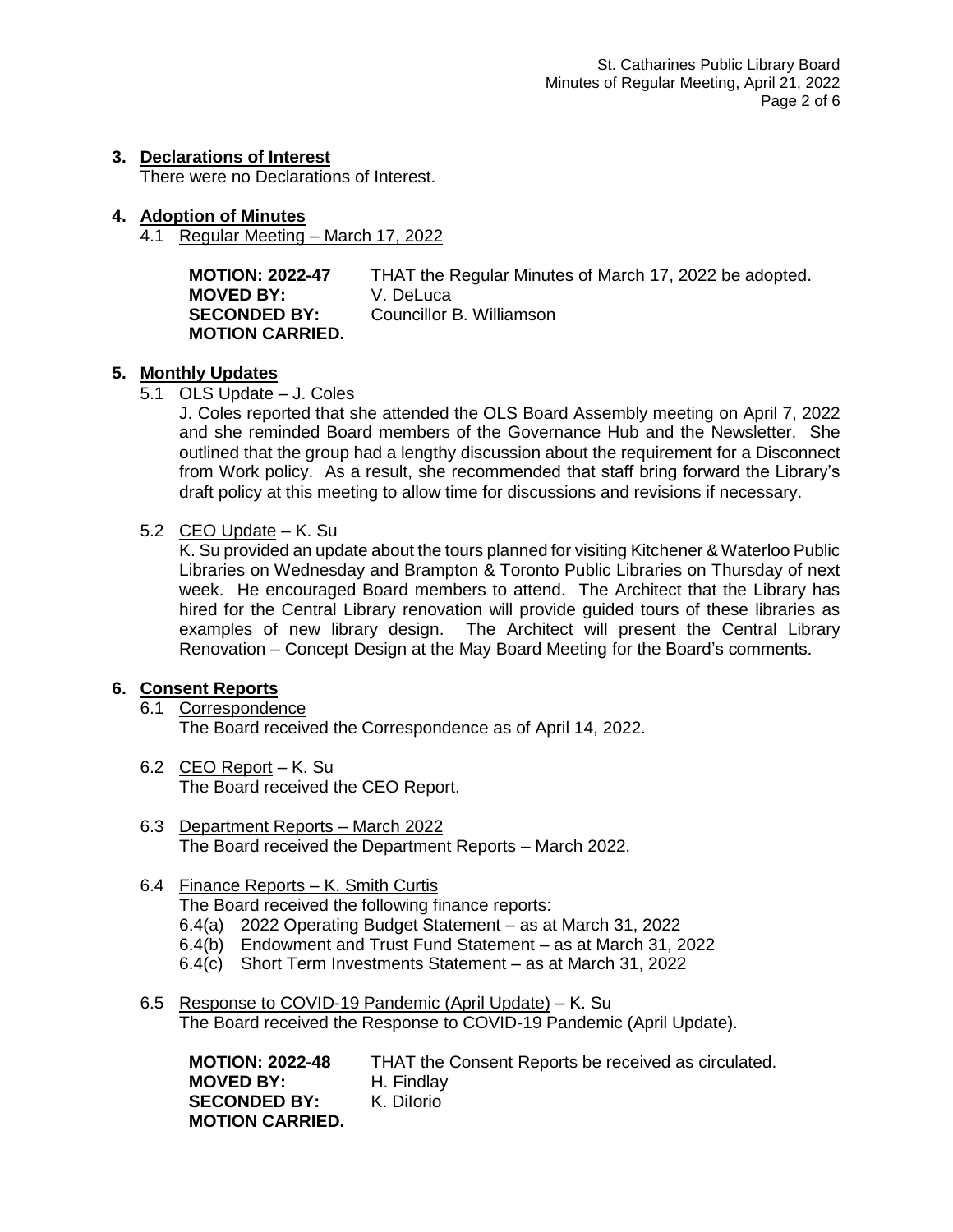## **7. Discussion Reports**

7.1 Form CEO Evaluation Committee – J. Coles

J. Coles updated the Board about the need to form a CEO Evaluation Committee for 2022. Discussion ensued and 2 Board members volunteered. The 2022 CEO Evaluation Committee will be the Chair, S. Dimick, and K. DiIorio.

**MOTION: 2022-49** THAT the Board approve the 2022 CEO Evaluation Committee. **MOVED BY:** H. Findlay **SECONDED BY:** L. McDonald **MOTION CARRIED.**

7.2 Succession Planning and Strategic Planning – J. Coles

J. Coles reported that as part of Succession Planning policy, the Board is required to produce a Board Legacy document and to review Board competency during the 4-year cycle of the term. She asked Board members to consider this over the summer months so that work can begin in September.

J. Coles recommended that the current Strategic Plan 2019-2022 be extended by 2 years until 2024 due to the circumstances of the past 2 pandemic years and in order to allow the next Board to have a plan in place while they settle into their new roles.

| <b>MOTION: 2022-50</b> | THAT the mandate of the current Strategic Plan 2019-2022 be<br>extended to 2024. |
|------------------------|----------------------------------------------------------------------------------|
| <b>MOVED BY:</b>       | L. McDonald                                                                      |
| <b>SECONDED BY:</b>    | V. De Luca                                                                       |
| <b>MOTION CARRIED.</b> |                                                                                  |

7.3 Policy (P14) Disconnect from Work - L. Dobson/K. Su

K. Su reported that the recently revised Employment Standards Act requires that employers with more than 25 employees must have a written policy on disconnecting from work in place by June 2, 2022. He presented the Library's draft policy for discussion and will return it to the Board in May. Discussion ensued. The Board suggested some minor revisions.

7.4 Policy (G01) Policy Development – K. Su The Board received a written report and K. Su outlined the amendments to Policy (G01) Policy Development that were suggested at the March Board Meeting. Discussion ensued.

**MOTION: 2022-51** THAT the Board approve the amended Policy (G01) Policy Development. **MOVED BY:** H. Findlay<br>**SECONDED BY:** S. Dimick **SECONDED BY: MOTION CARRIED.**

7.5 Policy (G04) Collection Management – K. Su Item deleted from the Agenda.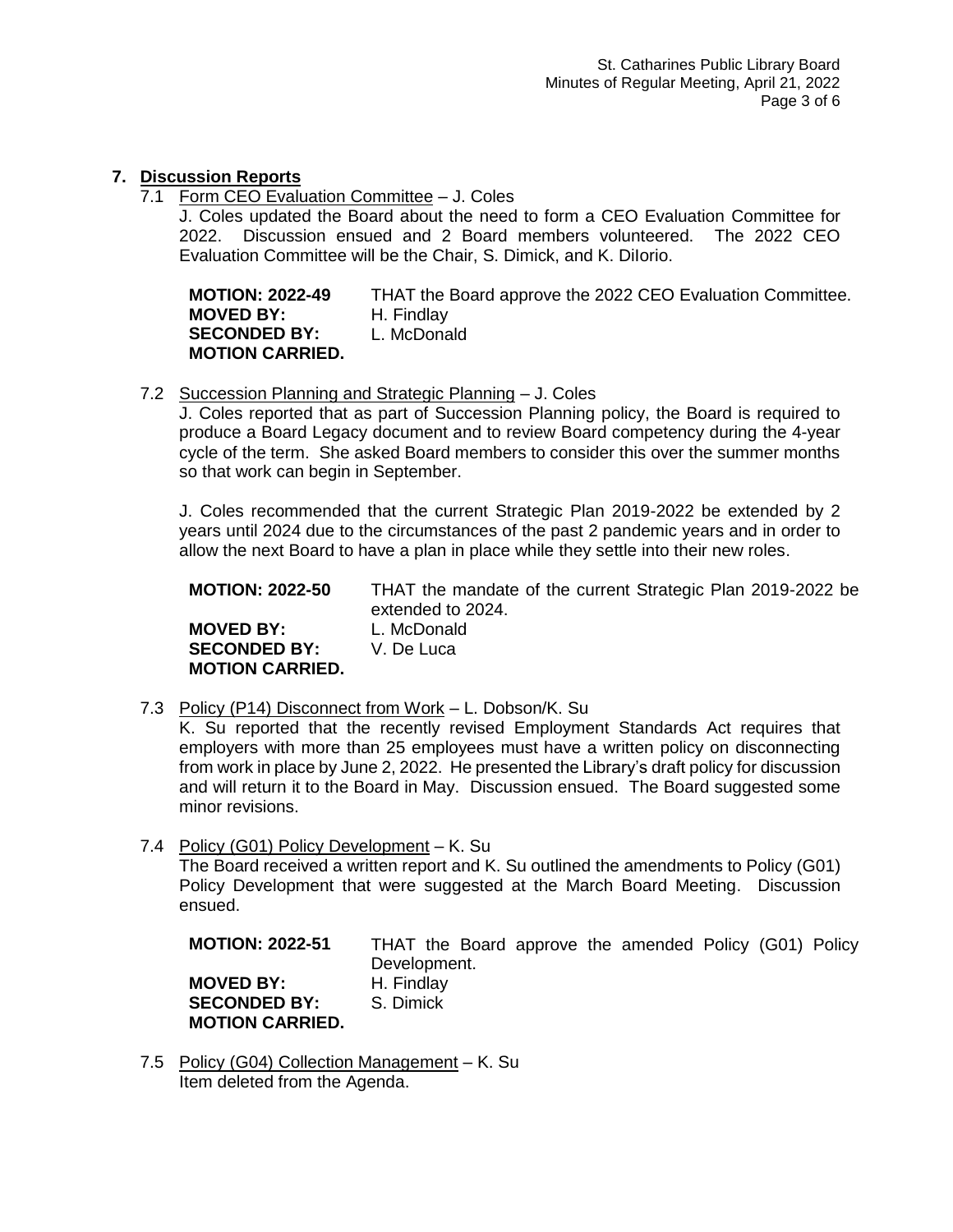7.6 Policy (G19) Use of Corporate Resources for Election Purposes – K. Su The Board received a written report and K. Su outlined the amended Policy (G19) Use of Corporate Resources for Election Purposes. Discussion ensued.

| <b>MOTION: 2022-52</b> | THAT the Board approve the amended Policy (G19) Use of |
|------------------------|--------------------------------------------------------|
|                        | Corporate Resources for Election Purposes.             |
| <b>MOVED BY:</b>       | V. De Luca                                             |
| <b>SECONDED BY:</b>    | L. McDonald                                            |
| <b>MOTION CARRIED.</b> |                                                        |

7.7 Special Collections – Councillor B. Williamson

Councillor B. Williamson reported that the Library has recently received some attention regarding Special Collections. Letters of inquiry and an article in The Standard challenge the Library's actions removing some items from the collection. He requested a followup report about our deaccessioning practice and the criteria followed; a response to the comments made in the letter we have received about this issue; and how the library deals with items of historic or financial value, in particular donated items. Discussion ensued.

**MOTION: 2022-53** THAT the Board request Library staff provide a more detailed report regarding the recent changes in Special Collections including the deaccessioning criteria, responses to customer comments, how items of historical or financial value are dealt with, in particular those which have been donated, and the appeal process. **MOVED BY:** Councillor B. Williamson **SECONDED BY:** L. McDonald

- **8. In-Camera Session**
	- 8.1 Motion to Move In-Camera

**MOTION CARRIED.**

**MOTION: 2022-54** THAT the Regular Meeting move In-Camera. **MOVED BY:** L. McDonald **SECONDED BY:** S. Dimick **MOTION CARRIED.** The Regular Meeting moved In-Camera at 7:00 pm.

- 8.2 In-Camera Agenda
	- 8.2(a) Additions/Deletions to In-Camera Agenda

Add Item 8.5(a) Collection Staffing – K. Su

Add Item 8.5(b) Negotiations – K. Su

Discussion ensued about correcting the meeting sequence to announce amendments to the In-Camera Agenda before the Move In-Camera. The Board agreed and as a result, the Board returned to Open Session to announce amendments to the In-Camera Agenda and then moved In-Camera again.

| <b>MOTION: 2022-55</b> | THAT the In-Camera Session return to Open Session. |
|------------------------|----------------------------------------------------|
| <b>MOVED BY:</b>       | L. McDonald                                        |
| <b>SECONDED BY:</b>    | V. De Luca                                         |
| <b>MOTION CARRIED.</b> |                                                    |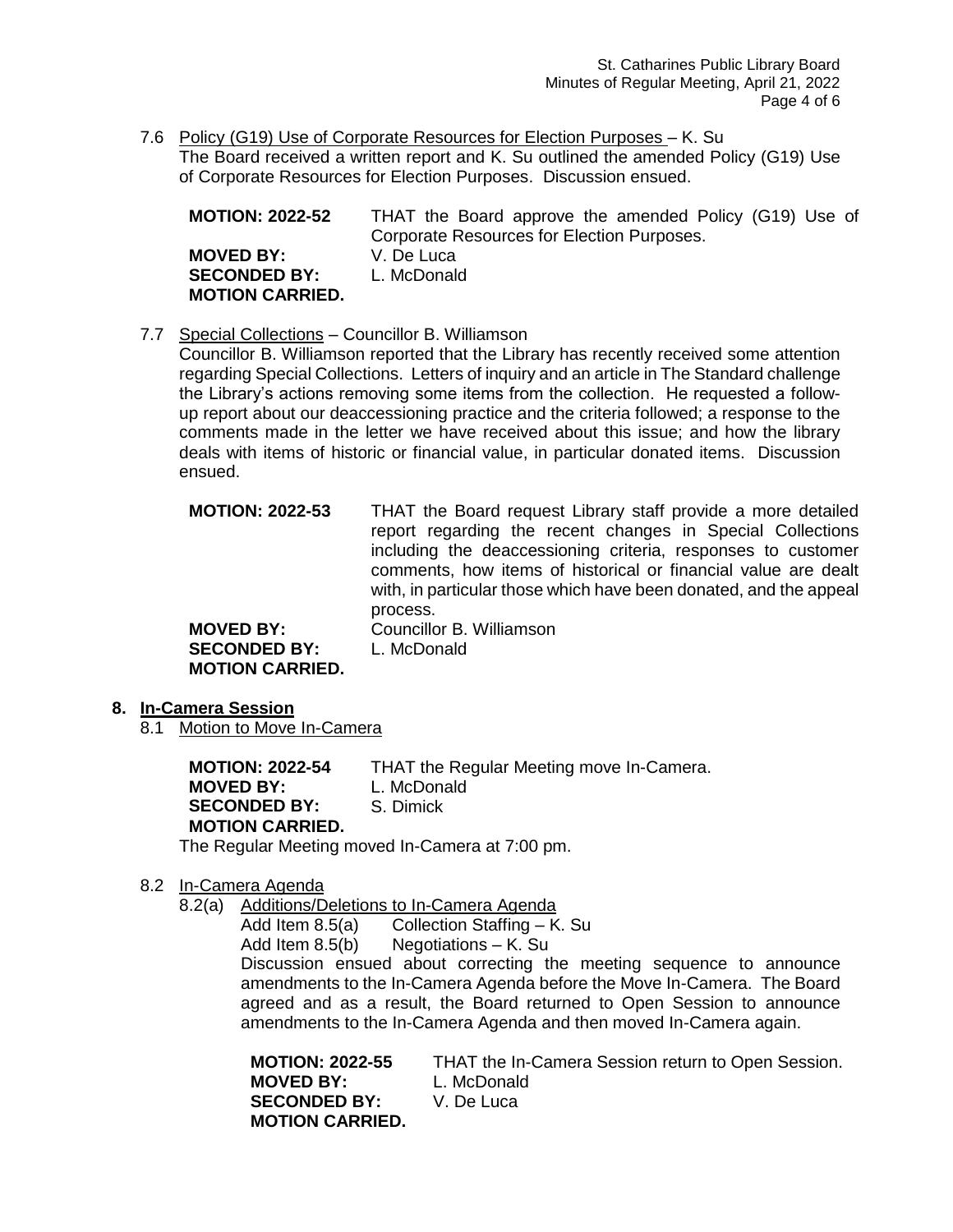The In-Camera Session returned to Open Session at 7:06 pm.

The CEO proposed the following amendments to the In-Camera Agenda: Add Item 8.5(a) Collection Staffing – K. Su<br>Add Item 8.5(b) Negotiations – K. Su Negotiations – K. Su

| <b>MOTION: 2022-56</b> | THAT the Regular Meeting move In-Camera. |
|------------------------|------------------------------------------|
| <b>MOVED BY:</b>       | L. McDonald                              |
| <b>SECONDED BY:</b>    | H. Findlay                               |
| <b>MOTION CARRIED.</b> |                                          |

The Regular Meeting moved In-Camera at 7:06 pm.

8.2(b) Adoption of In-Camera Agenda

| <b>MOTION: 2022-57</b> | THAT the In-Camera Agenda be adopted as amended. |
|------------------------|--------------------------------------------------|
| <b>MOVED BY:</b>       | K. Dilorio                                       |
| <b>SECONDED BY:</b>    | Councillor B. Williamson                         |
| <b>MOTION CARRIED.</b> |                                                  |

8.3 Adoption of In-Camera Minutes 8.3(a) In-Camera Session – March 17, 2022

| <b>MOTION: 2022-58</b> | THAT the In-Camera Minutes of March 17, 2022 be<br>adopted. |
|------------------------|-------------------------------------------------------------|
| <b>MOVED BY:</b>       | L. McDonald                                                 |
| <b>SECONDED BY:</b>    | S. Dimick                                                   |
| <b>MOTION CARRIED.</b> |                                                             |

- 8.4 In-Camera Consent Reports
	- 8.4(a) Staffing (April Update) K. Su The Board received a written report Staffing (April Update).

| <b>MOTION: 2022-59</b> | THAT the In-Camera Consent Report be received as |
|------------------------|--------------------------------------------------|
|                        | circulated.                                      |
| <b>MOVED BY:</b>       | H. Findlay                                       |
| <b>SECONDED BY:</b>    | Councillor B. Williamson                         |
| <b>MOTION CARRIED.</b> |                                                  |

- 8.5 In-Camera Discussion Reports
	- $8.5(a)$  Collection Staffing K. Su K. Su updated the Board about Collection Staffing.
	- 8.5(b) Negotiations K. Su K. Su updated the Board about Negotiations.
- 8.6 Return to Open Session

| <b>MOTION: 2022-60</b> | THAT the In-Camera Session return to Open Session. |
|------------------------|----------------------------------------------------|
| <b>MOVED BY:</b>       | S. Dimick                                          |
| <b>SECONDED BY:</b>    | L. McDonald                                        |
| <b>MOTION CARRIED.</b> |                                                    |